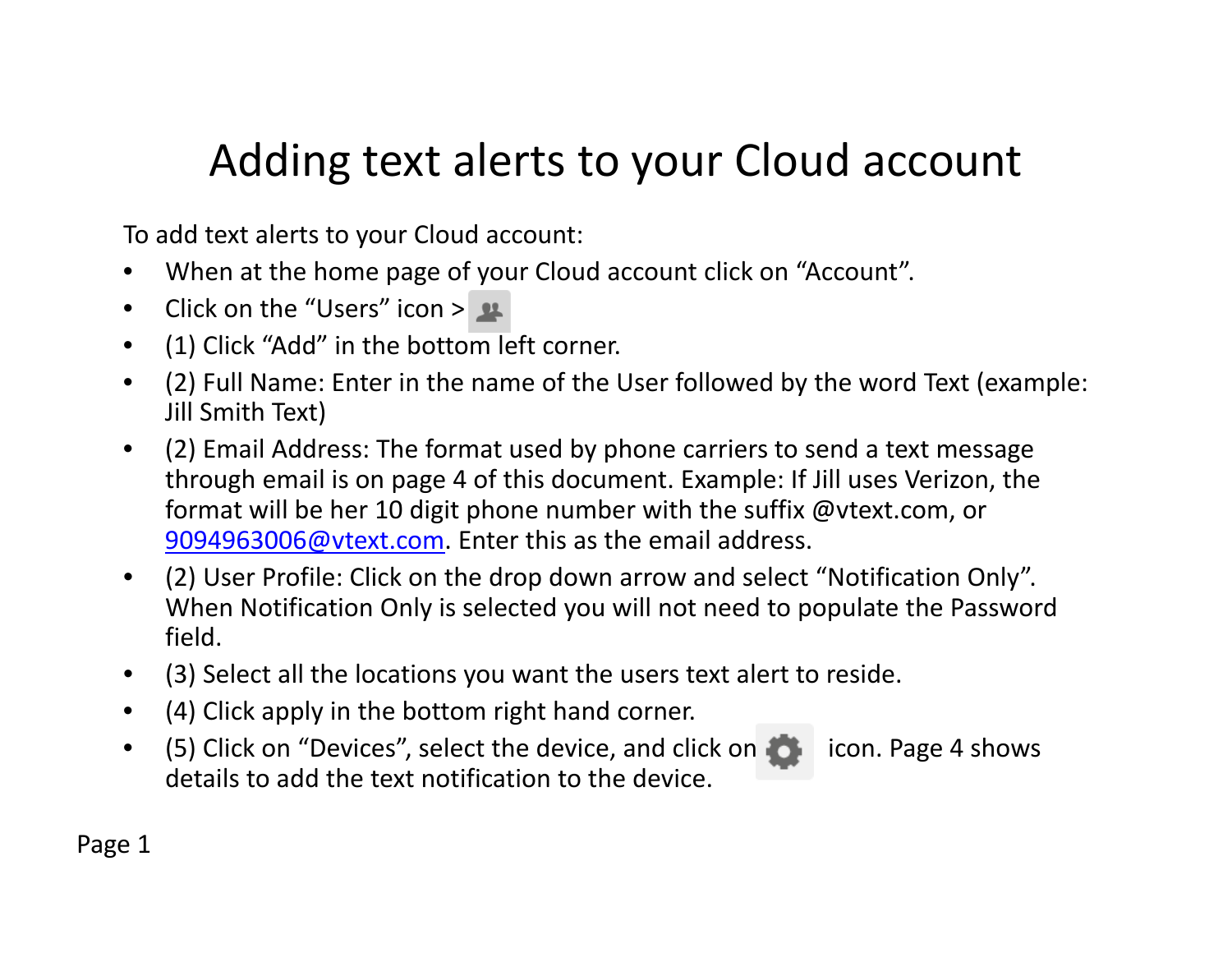

團  $\bigcirc$  $\frac{1}{2}$ Apple test Brenda Sanchez  $\frac{1}{2}$ **Brian Law Test**  $\frac{1}{3}$ Full Name\* Control Solutions Test Zone  $\frac{1}{2}$ Chris @ ۳, **Test User Text**  $\Box$  Al Demo Email Address<sup>\*</sup>  $\mathbf{3}$  $\sqrt{\phantom{a}}$  Demo 巧 dig  $\begin{array}{c} \begin{array}{c} \begin{array}{c} \end{array} \\ \begin{array}{c} \end{array} \end{array} \end{array}$ 5552345678@vtext.com  $\bullet$  $\bullet$   $\Box$  Jeff **User Profile**  $\bullet$   $\Box$  jeff sub 1 **Dillon Gonzales**  $\overline{\phantom{a}}$ Notification Only  $\bigcirc$   $\Box$  jeff sub 2 Jeff Jacks dis) Password  $\Box$  jeff sub 3  $\bullet$ jeff test  $\circledast$ Joe Test jeff test cell 2 Confirm Password  $\Box$  Kevin G. Jeff Text  $\circledast$ Kevin W. Jenn Passwords must be a minimum of eight characters<br>including at least one upper case letter and one number  $\Box$  Kohl joe text Require User Validation Megan Joe Werderber 43  $\Box$  Nicole Jon @ Corintech 49 North Portland Clinic 2nd Flr Roo... kevin gaunce text  $\Box$  Brenda O VFC Storage Room VFC Freezer К  $\Box$  VFC Fridge Ma Providence test nonson  $\Box$  Saxon  $\mathsf{r}$ Houstonrockets Nico  $\frac{1}{2}$ Cancel Apply Add Delete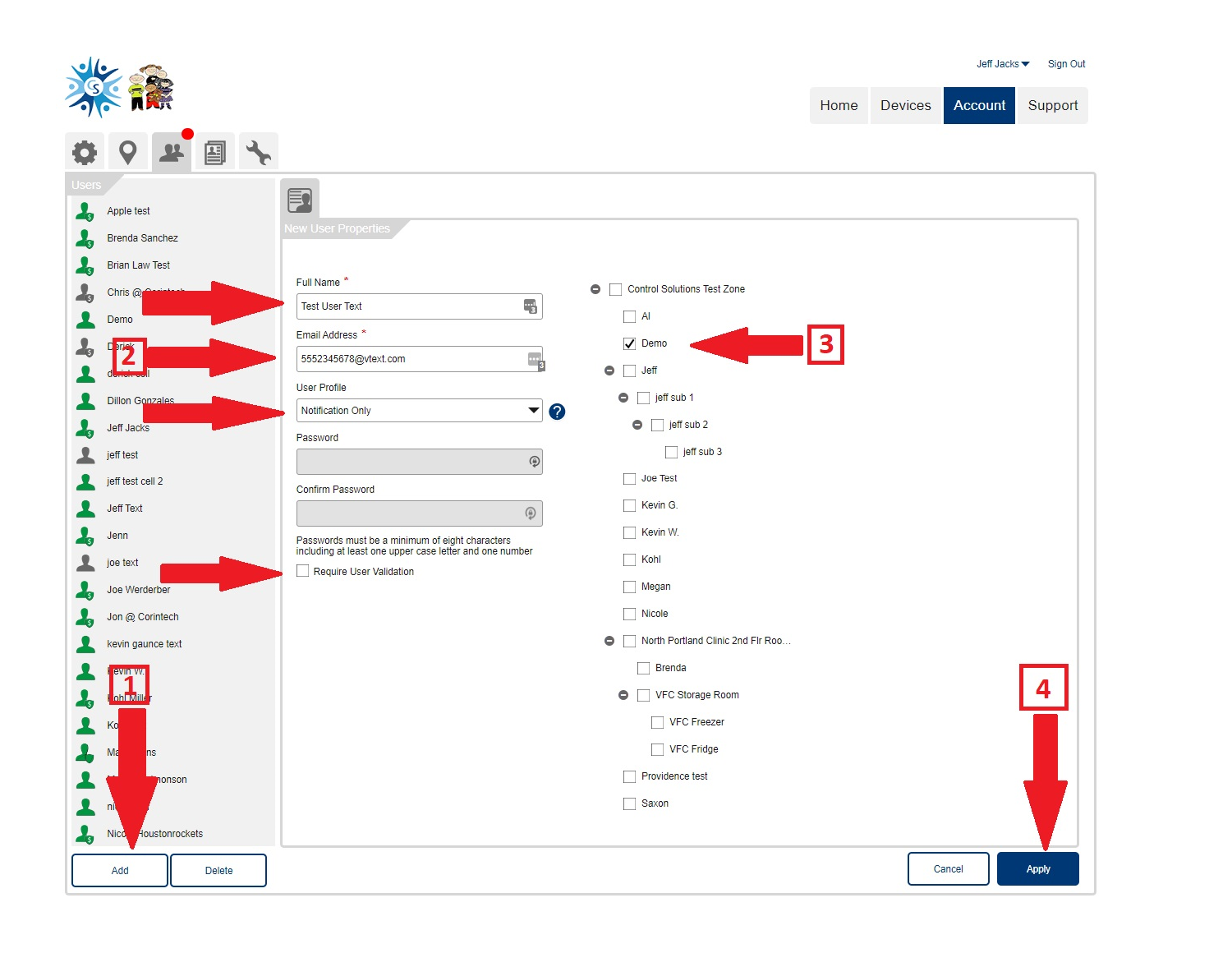| CS                                                                                                                                                            | 1 |                | Kevin Gaunce ▼<br>Sign Out |                    |                                                        |        |                                        |              |
|---------------------------------------------------------------------------------------------------------------------------------------------------------------|---|----------------|----------------------------|--------------------|--------------------------------------------------------|--------|----------------------------------------|--------------|
|                                                                                                                                                               |   |                | Home                       | <b>Devices</b>     | Event Log                                              | 4      | Account                                | Support      |
| <b>Setting</b><br>쟠.<br>$\mathbf Q$<br>$\blacksquare$<br>Test (WiFi-TP)<br><b>Notifications</b>                                                               | 嗯 |                |                            |                    |                                                        |        |                                        |              |
| Ľ                                                                                                                                                             |   |                | ⋈                          | $\mathcal{L}_0$    | $\frac{1}{10}$                                         |        | うす                                     | 母            |
| Al Naught                                                                                                                                                     |   |                |                            | $\Box$<br>ш        | $\Box$                                                 | $\Box$ | $\Box$                                 | □            |
| Jill Smith Text                                                                                                                                               |   | $\overline{2}$ |                            | Standard Email     |                                                        | $\Box$ | $\Box$                                 | ш            |
| Kevin Gaunce                                                                                                                                                  |   | 3              |                            | hText Format Email |                                                        | $\Box$ | $\begin{array}{c} \square \end{array}$ | ш            |
| <b>Kevin Wick</b>                                                                                                                                             |   |                |                            |                    |                                                        | $\Box$ | $\Box$                                 | $\Box$       |
|                                                                                                                                                               |   |                |                            |                    |                                                        |        |                                        |              |
| 1. Click on "Notifications" icon<br>2. Check the "email box"<br>3. Click on "Text Format Email"<br>4. Check the boxes on what you want to get text alerted on |   |                |                            |                    |                                                        |        |                                        |              |
| 5. Click "Apply"                                                                                                                                              |   |                |                            |                    |                                                        |        |                                        | 5            |
|                                                                                                                                                               |   |                |                            |                    | Click Apply to schedule changes to be sent wine device |        |                                        |              |
|                                                                                                                                                               |   |                |                            |                    |                                                        | Cancel |                                        | <b>Apply</b> |

Page 3